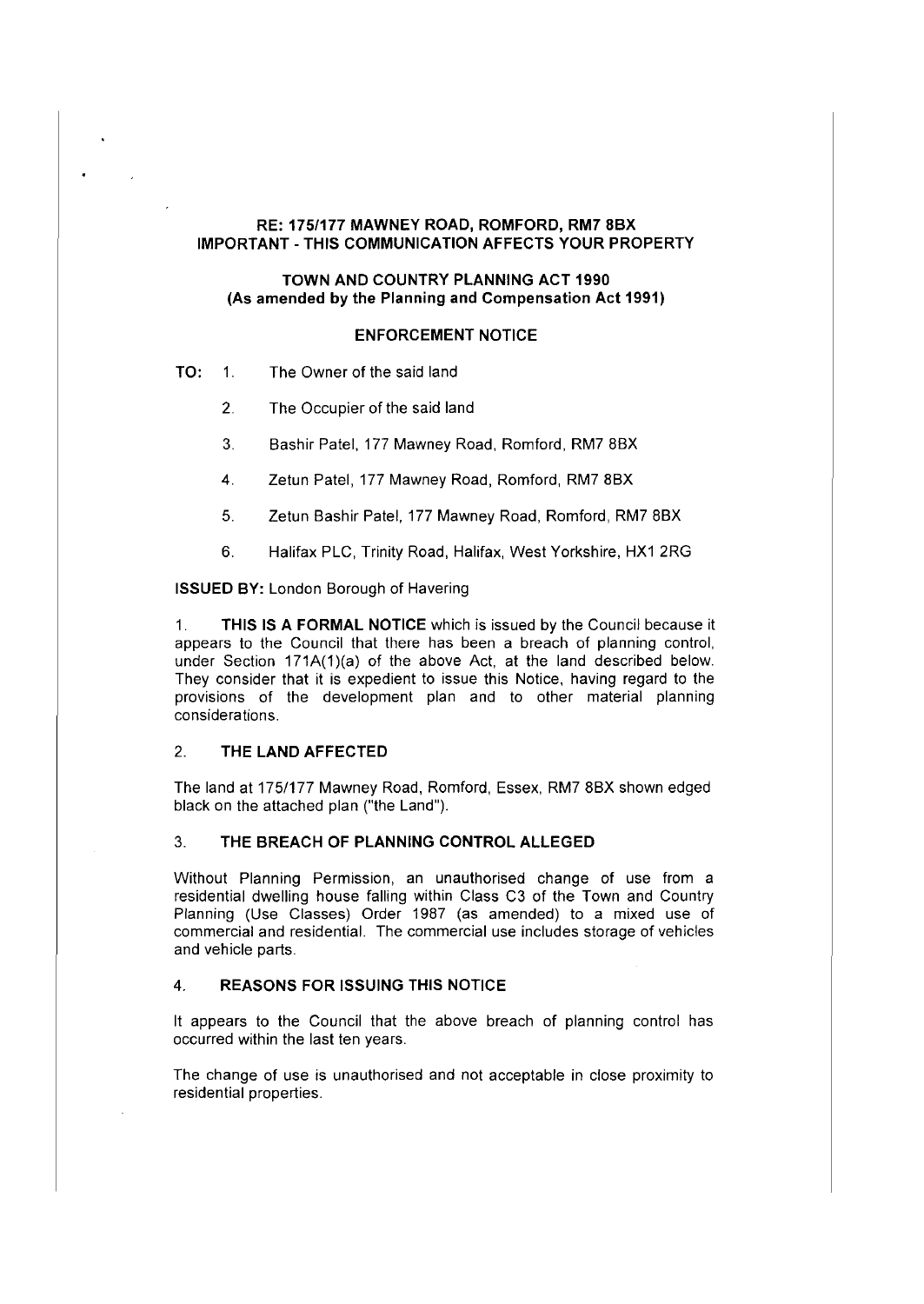The unauthorised change of use has lent a material commercial appearance to the property and the use of motor related activities causes material harm to residential amenity by reason of noise and disturbance. This is harmful to the residential character and to the streetscene and is contrary to the objectives of Policy ENVI of the Havering Unitary Development Plan.

The use is unacceptable in close proximity to residential properties.

An application for Planning Permission in relation to the change of use has been made previously and refused by the Council. This decision was appealed with it subsequently being dismissed by the Planning Inspectorate on 18 September 2003 for the following reasons:

'the storage of up to 20 vehicles on the site would inevitably lead to manoeuvres and movements within the site and at the frontage of the site that would be disturbing by way of noise to nearby residents. The shape and size of the proposed storage area would lead to vehicles being parked so that the majority would be blocked in and could not be removed without the movement of other vehicles parked on site ...... Whenever such movements were undertaken there would be considerable disturbance from noise and activity. Consequently, the proposal would have a harmful impact on the amenities of surrounding properties and the area generally and it would be contrary to Policy ENV1 of the UDP.

In addition to the above, the visual impact of 20 parked cars in the rear area of a dwelling that could be overlooked from surrounding dwellings would be alien to the outlook that could be expected in a residential area. That would be detrimental to nature and character of this residential part of Romford and the visual amenity of neighbours. That would be visually intrusive because of the incongruous nature of the proposed development in direct conflict with the objectives of Policy ENV1 of the UDP.'

## 5. **WHAT YOU ARE REQUIRED TO DO**

(i) Cease non-residential vehicle parking and storage of vehicles and vehicle parts.

Time for compliance: one month from the effective date of this notice.

(ii) Remove all machinery, equipment, apparatus, vehicles and parts of vehicles brought on to the site

Time for compliance: one month from the effective date of this notice.

(iii) Return the site to its original residential use

Time for compliance: one month from the effective date of this notice.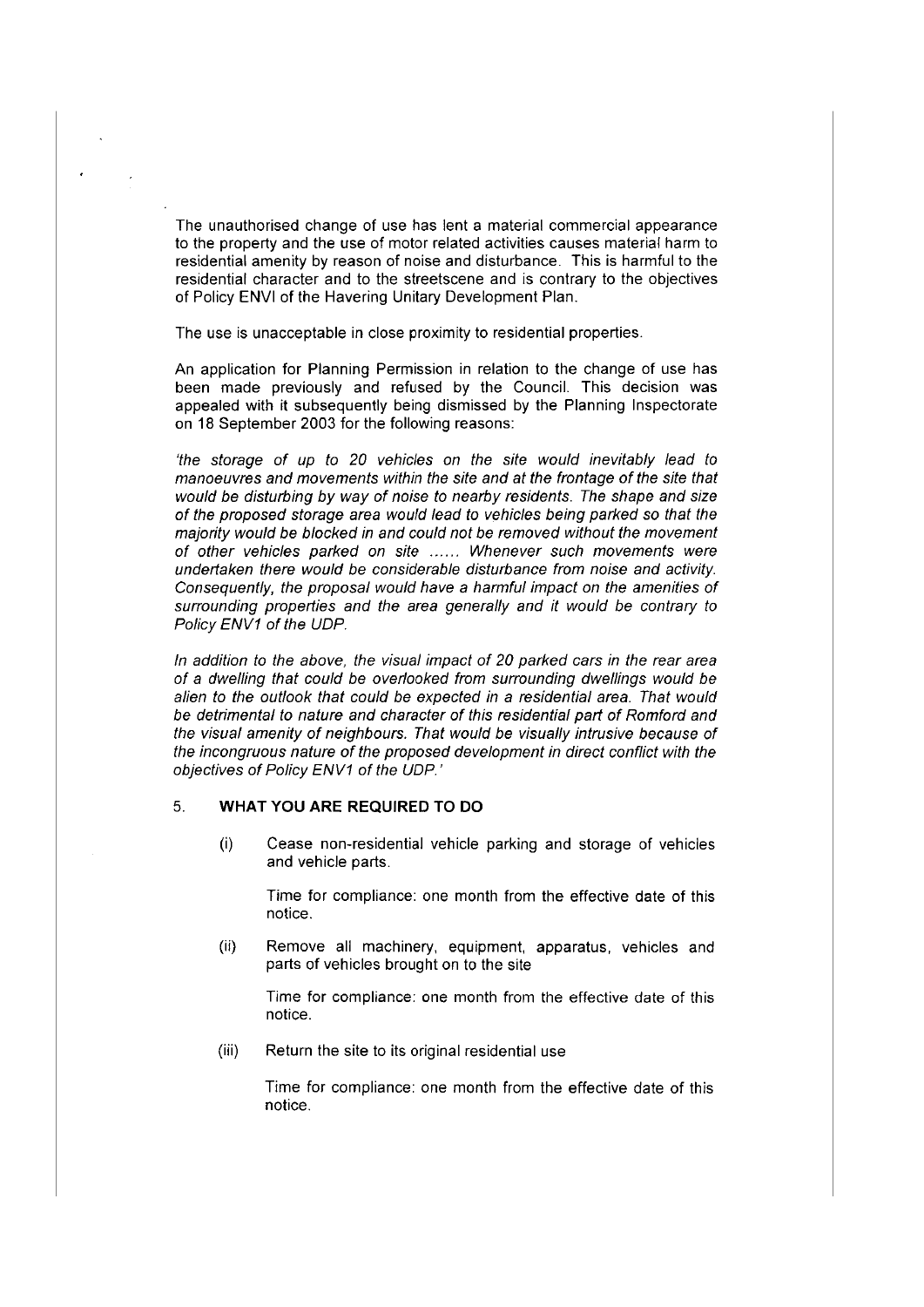## 6. **WHEN THIS NOTICE TAKES EFFECT**

This Notice takes effect on 13 March 2006, unless an appeal is made against it beforehand

Dated: 7 February 2006<br>Signed: Signed:  $\sqrt{\frac{1}{2}}$ Heal, <sup>1</sup> *<sup>i</sup>*~thorised Officer

On behalf of London Borough of Havering Town Hall Main Road Romford RM1 380

### **YOUR RIGHT OF APPEAL**

You can appeal against this Enforcement Notice to the Secretary of State by the 13 March 2006. Further details are given in the attached explanatory note.

### **WHAT HAPPENS IF YOU DO NOT APPEAL**

If you do not appeal against this Enforcement Notice, it will take effect on 13 March 2006 and you must then ensure that the required steps for complying with it, for which you may be held responsible, are taken within the period specified in the Notice.

**FAILURE TO COMPLY WITH AN ENFORCEMENT NOTICE WHICH HAS TAKEN EFFECT CAN RESULT IN PROSECUTION AND/OR REMEDIAL ACTION BY THE COUNCIL.** 

## **EXPLANATORY NOTES**

#### **STATUTORY PROVISIONS**

A summary of Sections 171A, 1718 and 172 to 177 of the Town and Country Planning Act 1990 (as amended) is enclosed with this Notice.

## **YOUR RIGHT OF APPEAL**

You can appeal against this Notice, but any appeal must be in writing and received, or posted (with the postage paid and properly addressed) in time to be received in the ordinary course of the post, by the Secretary of State before 13 March 2006. The enclosed booklet "Enforcement Appeals - A guide to Procedure" sets out your rights. Read it carefully. If you appeal you should use the enclosed appeal forms. Two copies are for you to send to the Secretary of State if you decide to appeal. The other is for you to keep as a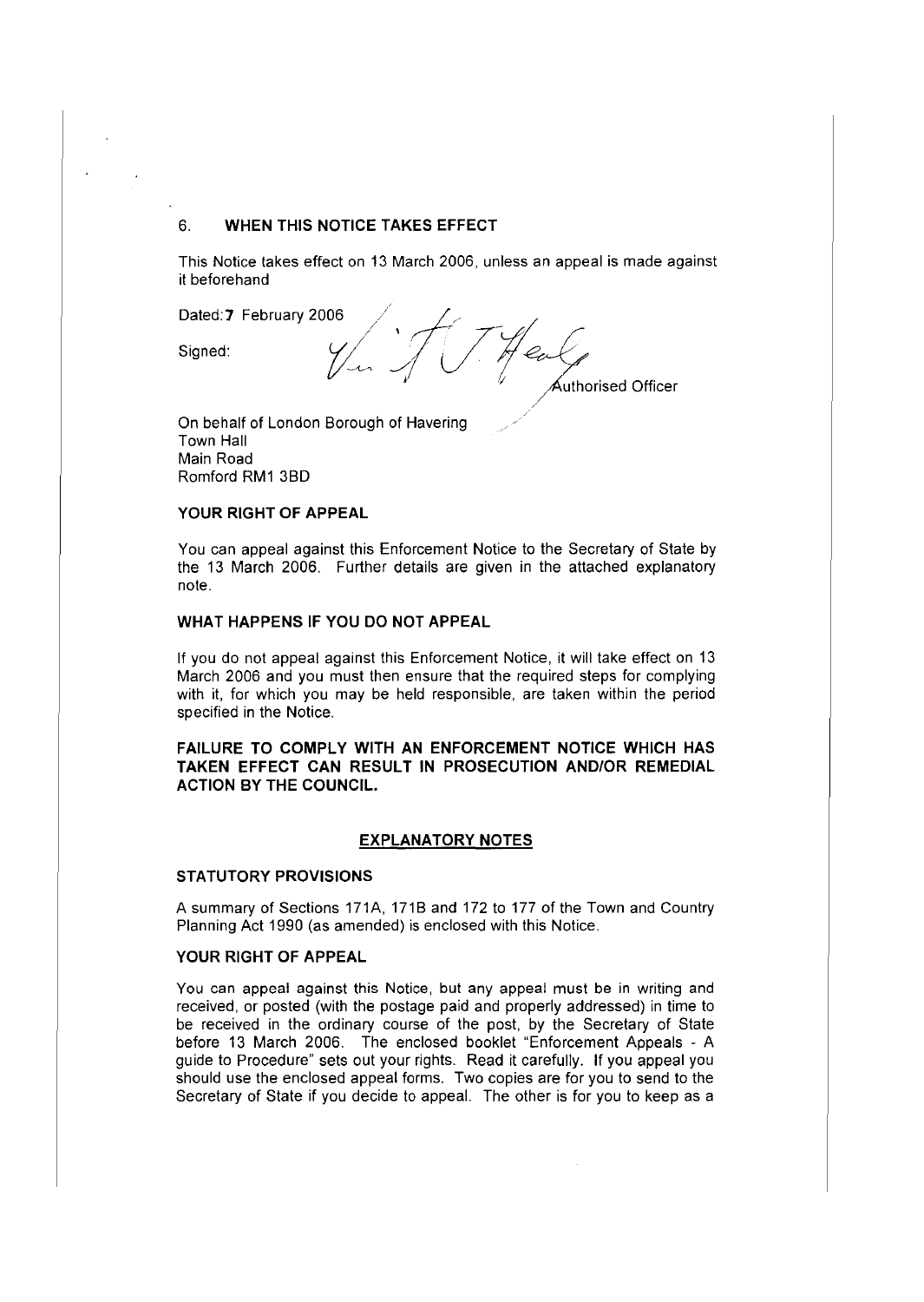duplicate for your own records. You should also send the Secretary of State a copy of the Enforcement Notice.

## **GROUNDS OF APPEAL**

The grounds of appeal are set out in Section 174 of the Town and Country Planning Act 1991 and are also set out on page 2-5 of the enclosed appeal forms.

### **PLANNING APPLICATION FEE**

Should wish to appeal on ground (a) - that planning permission should be granted for the unauthorised use - then a fee of £265 is payable both to the Secretary of State and to the Council. If the fees are not paid then that ground of appeal will not be valid.

## **STATEMENT ON GROUNDS OF APPEAL**

You must submit to the Secretary of State, either when giving notice of appeal or within 14 days from the date on which the Secretary of State sends him a notice so requiring him, a statement in writing specifying the grounds on which you are appealing against the enforcement notice and stating briefly the facts on which you propose to rely in support of each of those grounds.

#### **RECIPIENTS OF THE ENFORCEMENT NOTICE**

The names and addresses of all the persons on whom the Enforcement Notice has been served are:

- TO: 1. The Owner of the said land
	- 2. The Occupier of the said land
	- 3. Bashir Patel, 177 Mawney Road, Romford, RM? 8BX
	- 4. Zetun Patel, 177 Mawney Road, Romford, RM? 8BX
	- 5. Zetun Bashir Patel, 177 Mawney Road, Romford, RM? 8BX
	- 6. Halifax PLC, Trinity Road, Halifax, West Yorkshire, HX1 2RG